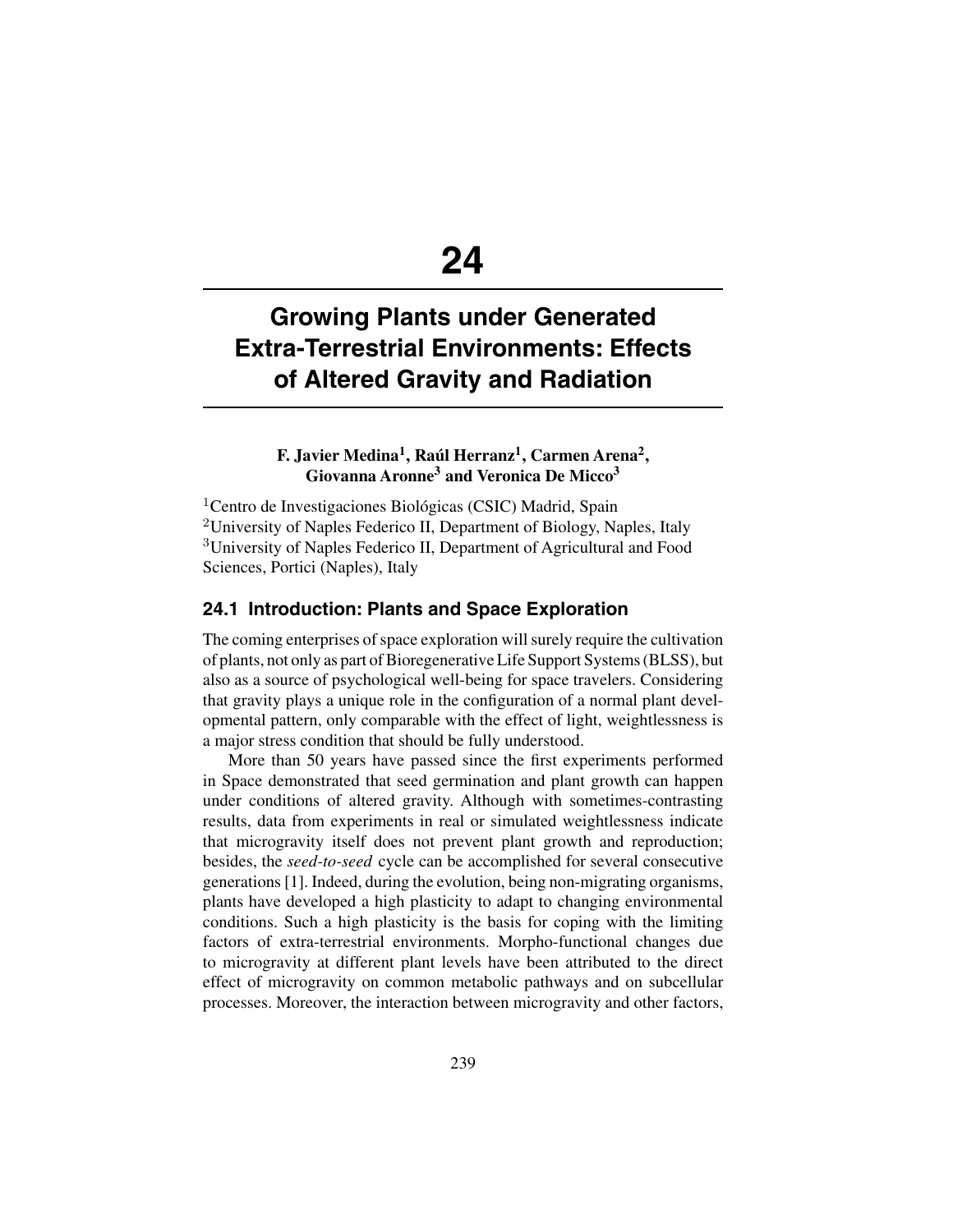either Space-related (e.g., high levels of radiation) or distinctive of BLSS (e.g., atmospheric composition of the closed systems), can be more effective in determining growth and reproductive aberrations than the sole altered gravity [2].

Such environmental factors include quantity and quality of light, atmosphere composition of the pressurized modules, availability of water and nutrients, which may occur at suboptimal levels and would act synergistically to gravity alteration, enhancing the effects of gravitational stress. The mechanism of this synergistic effect in microgravity environments is only partially understood although a number of model systems have been successfully exposed to both real spaceflight and simulated microgravity conditions [reviewed by 3]. In fact, those effects are even more obscure under fractional gravity conditions, like the ones on Mars  $(0.37 g)$  or the Moon  $(0.17 g)$  surface. In fractional gravity conditions, some of the mechanisms that are disturbed in microgravity could still be affected (e.g., reduced graviresistance in cell walls) but others would remain unaltered (e.g., still working gravitropic responses at those gravity levels). It has been hypothesized that the two components of the gravity vector, namely direction and magnitude, could be sensed differentially in these conditions [4].

In terms of research, to generate on Earth a reduced-gravity environment is also not straightforward and requires a comparable compromise between good quality of simulation and side effects of the technology used for microgravity simulation. For instance, magnetic levitation of samples provides a very stable partial-gravity environment, but adds a new layer of complexity due to the presence of high magnetic fields in the equation. Research on plant gravitropic responses has also profited by experiments in hypergravity conditions simulated through centrifuges [5–7]. It should be reminded here the usefulness of hypergravity research in other biological systems to learn about diseases as osteoporosis or sport training under overloading environments.

The accurate identification of stress factors, and the strategy followed by plants in their adaptation to an extra-terrestrial environment, will be necessary for achieving a successful cultivation of plants on board of spaceships and, in general, outside the Earth environment, which is essential to make manned space exploration possible.

In this section, we report an overview of the current knowledge about plant's responses to altered gravity from molecular to the whole organism level. In the light of long-lasting experimentation in space, or in simulated space conditions, the influence of ionizing radiation and possible interferences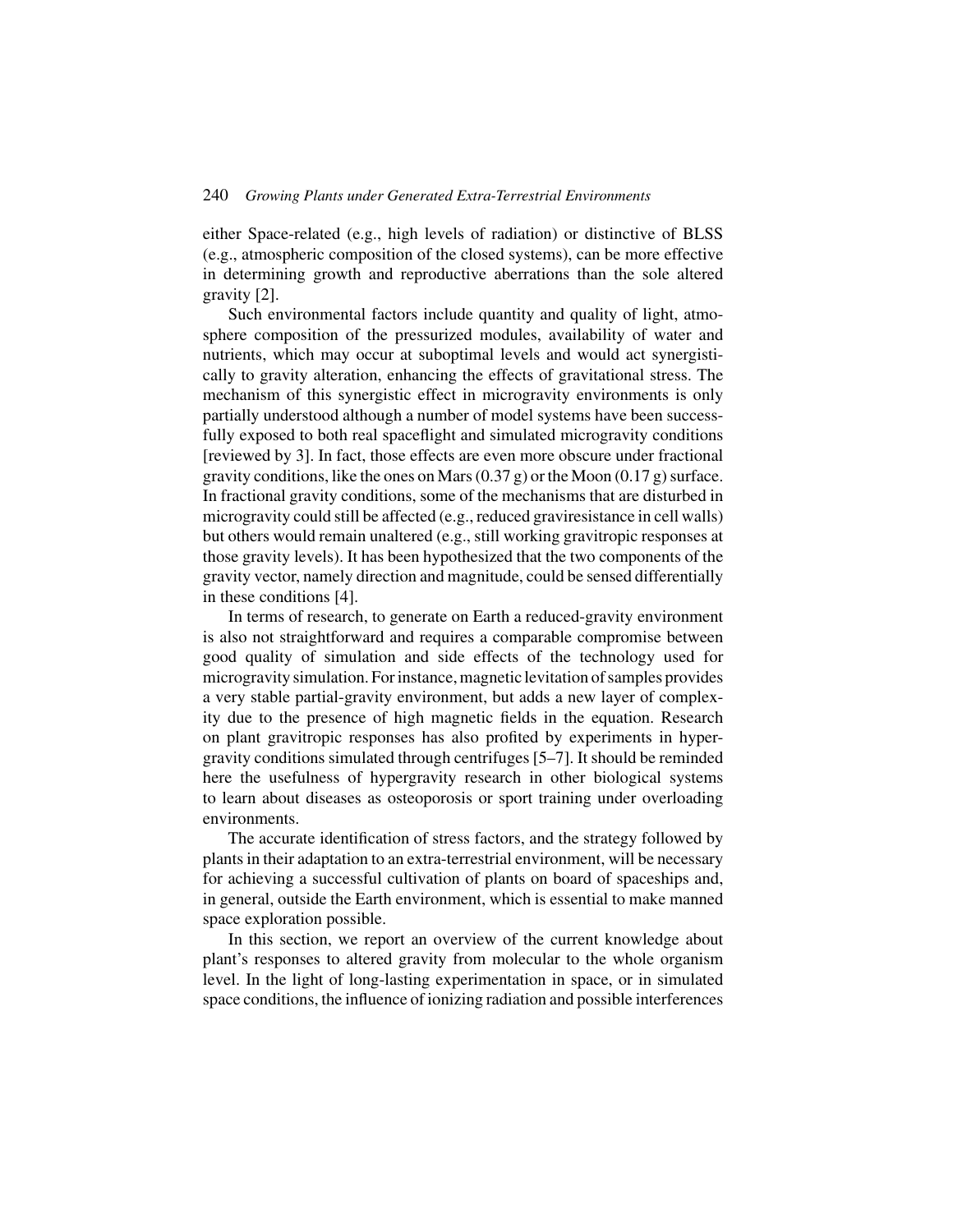of other environmental factors acting at suboptimal levels in ecologically closed systems are also considered as additional stressors for the achievement of efficient plant growth.

## **24.2 Cellular and Molecular Aspects of the Gravity Perception and Response in Real and Simulated Microgravity**

#### **24.2.1 Gravity Perception in Plant Roots: Gravitropism**

Among environmental factors influencing plant growth, development, survival, and evolution, gravity is characterized by its permanent and constant presence on Earth. It is long-time known that plants are sensitive to the presence of the gravity vector which drives plant growth direction by a phenomenon called gravitropism. The process is triggered by the displacement of amyloplasts (statoliths) in the columella root cap cells [8].

The mechanism of plant root gravitropism involves, first, the transformation of the mechanical signal into a biochemical signal, and then, the transduction of this signal from the site of sensing to the site of response; this process is mediated by the phytohormone auxin and its polar transport throughout the root length [9, 10] (Figure 24.1). This mechanism has been



**Figure 24.1** Seedlings of *Arabidopsis thaliana*. The upper image shows the wild type and the lower image the agravitropic aux 1.7 mutant. Seedlings of the wild type show conspicuous gravitropic behavior, with the roots aligned in the direction of the gravity vector; however, aux 1.7 mutant seedlings show evident alterations of gravitropism with roots growing in random directions.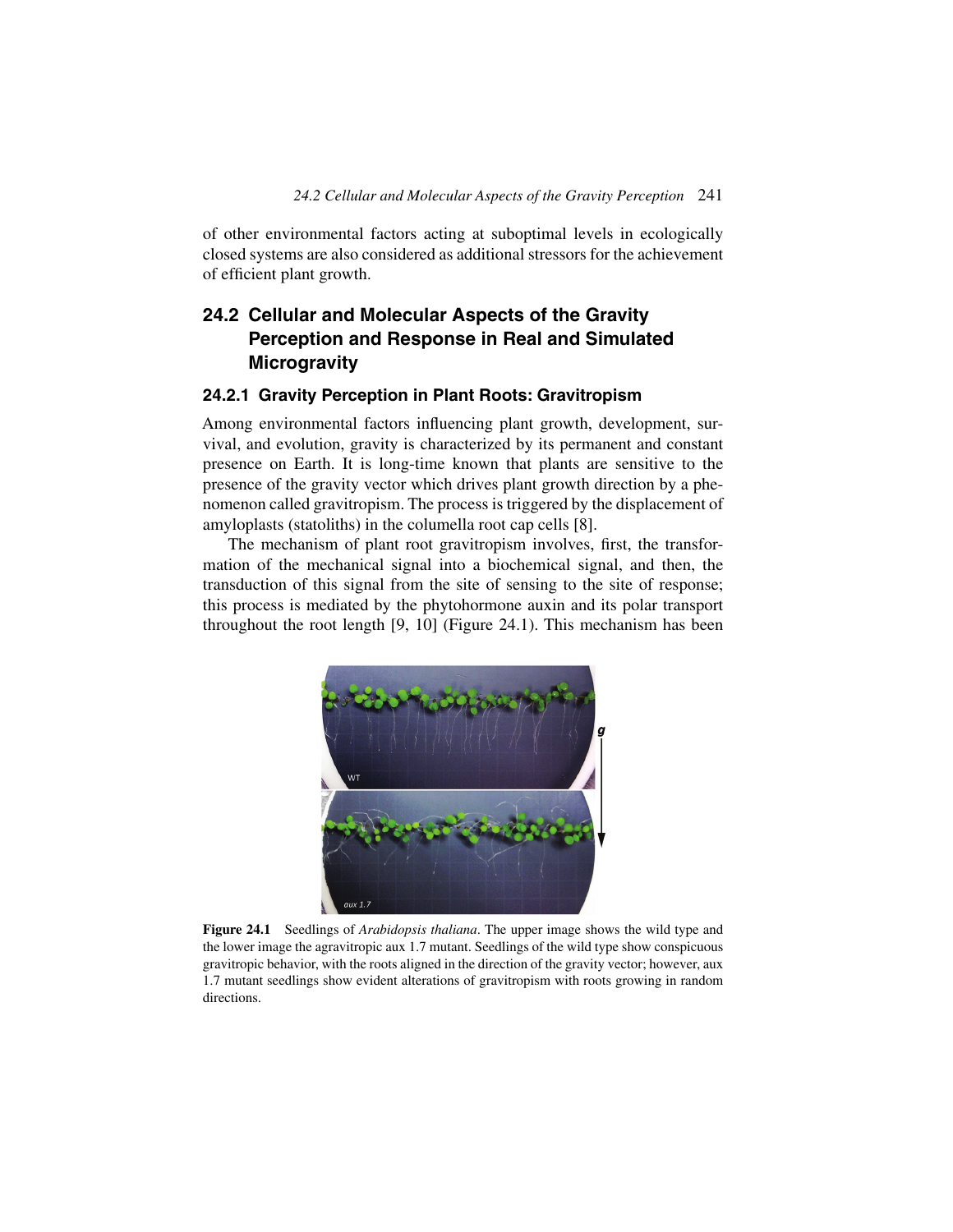mainly elucidated by experiments consisting of changing the orientation of growing seedlings. It was shown that a short time after seedling re-orientation, the root changes the direction of its growth according to the gravity vector. Root bending associated with the change in growth direction is caused by the alteration of the auxin polar transport, leading to the lateral re-distribution of auxin in the distal regions of the root, which eventually results in a different rate of elongation of cells located at both sides of the root in a specific zone (elongation zone) [11]. This morphological event is accompanied by a substantial reorganization of gene expression [12].

An important source of information on the mechanisms of gravitropism comes from studies performed in the absence of gravity. On Earth, real weightlessness is obtained by free fall; however, values of the gravity vector near zero (lower than  $10^{-6}$  g) occur in long-duration missions, in spaceships orbiting the Earth, such as the International Space Station (ISS), or, previously, the Space Shuttle.

In early experiments in the Spacelab, it was shown that lentil root cell statoliths did not distribute at random, but they accumulated in the proximal region of columella cells [13]. In fact, statoliths are attached to actin filaments by means of myosin, and this greatly affects their displacement within the cell [14]. Otherwise, the use of starchless *Arabidopsis* mutants in spaceflight experiments provided support to the starch-statolith model for gravity sensing [15].

Space experiments have provided support to the role of auxin polar transport as a fundamental mediator of the transduction of the gravity signal. Seedlings grown in space showed alterations in the auxin polar transport [16], and genes related to this process have been found to be differentially regulated in spaceflight- or parabolic-flight-grown samples [17–19].

The intrinsic constraints of space experimentation, mostly the limitations of the general access to spaceflights, induced the development of groundbased devices capable of a reliable simulation of microgravity conditions. For this purpose, devices capable of counteracting the perception of the Earth gravity vector by plants, called clinostats, were designed and constructed. The first classical clinostats were introduced by Sachs in 1879 and allowed to work with simulated microgravity on Earth [reviewed by 3]. It is important to emphasize, however, that these devices, including the most modern ones, such as the random positioning machine (RPM), do not suppress the gravity vector, but they only act at the level of the mechanism by which living beings perceive it. In addition, recent technologies such as diamagnetic levitation can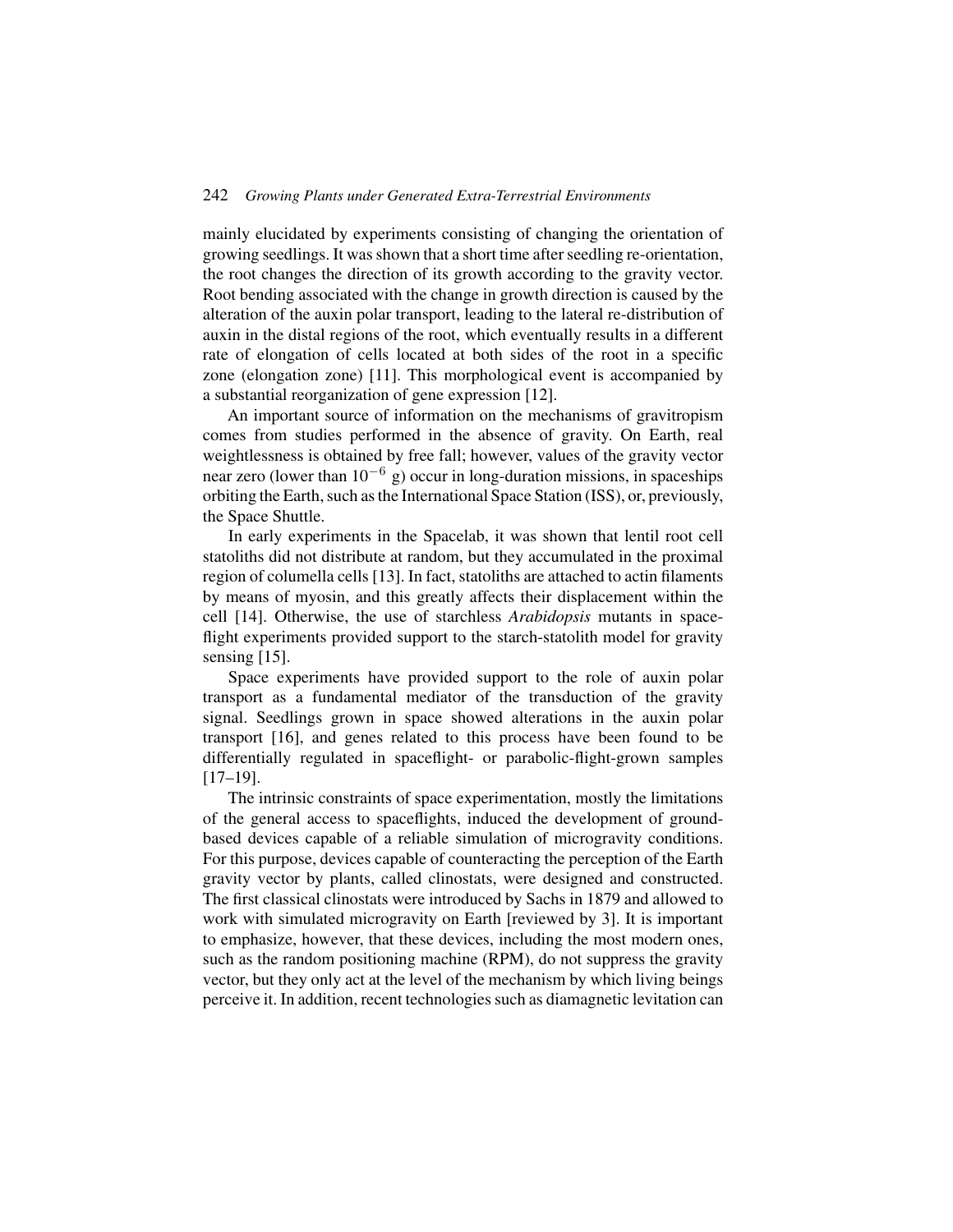be used to produce a weightlessness environment for plants. This technology takes advance of the major presence of diamagnetic materials in organisms (mostly water): by producing a high gradient of magnetic field into the small volume of the sample container in the magnet bore (a tube of around 5 cc), a strong levitation force is produced, which is capable of counteracting gravity. Although this technology has the advance of producing a continuous (not averaged) effect, even detectable at the molecular level, it has the disadvantage of adding side effects, mostly the magnetic field itself, into the equation. On the other hand, it allows performing several partial *g* experiments (in the gravity range between  $0$  and  $2$  g) at the same time and in the same environment [3].

Ground-based facilities for microgravity simulation have demonstrated their usefulness in gravity-related research. In some cases, differences between the statolith position in clinostats and in space have been reported [13], but, in general, results are largely comparable [20].

#### **24.2.2 Effects on Cell Growth and Proliferation**

Altered gravity produces changes in plant development, which are closely associated with modifications in the activities of meristems, specifically cell growth and cell proliferation/cell cycle. All adult plants contain meristematic tissues, composed by populations of undifferentiated, highly proliferating cells, capable of forming any specialized tissue at any time in the life span of the plant. Indeed, plant development greatly depends on the balance between cell proliferation and cell differentiation in the meristems; these phenomena are controlled, in turn, by the auxin [21]. Results obtained in space experiments showed altered cell proliferation rate in both lentil [22] and *Arabidopsis* [23]. Under microgravity conditions, cell proliferation and cell growth appear uncoupled, losing their coordinated progress which is called "meristematic competence" and is the main feature of these cells under normal ground gravity conditions [9, 23, 24].

It should be pointed out that spaceflight not only causes gravitational stress, but it also involves additional environmental modifications with respect to the Earth conditions, such as the confinement, the lack of gas convection, and the cosmic radiation, which may be sensed by plants, causing additional stresses [25]. For this reason, the results obtained in real microgravity have to be sustained by studies carried out on ground, using the available facilities for microgravity simulation [3] in combination with some of the stressors that could be present in extraterrestrial habitats.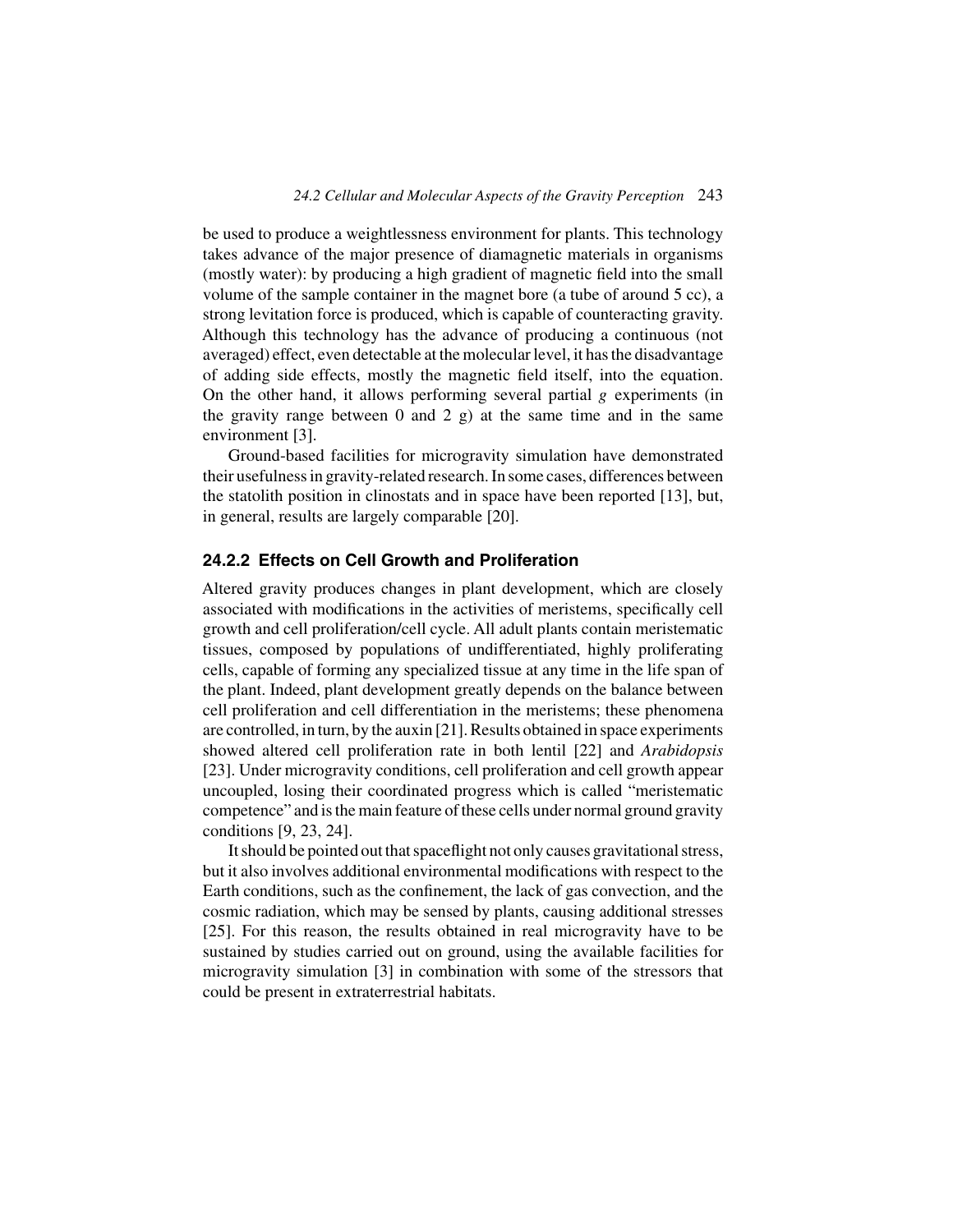#### **24.2.3 Effects of Gravity Alteration on Gene Expression**

A few studies on gene expression have been carried out in real or simulated microgravity, by performing an overall transcriptomic analysis of seedlings or solid cell cultures (calluses), to search for gravity-regulated genes. Experiments included reorientation of seedlings [12], cell cultures grown in ground-based facilities for microgravity simulation [26, 27], and growth of seedlings during parabolic flights [19] or in spaceflight conditions [17, 18]. These studies have revealed a complex response of plants to gravity alteration, including changes in the expression of genes involved in general responses to other stresses, such as drought, cold, light, and biotic stimulation by pathogens. Heat shock-related genes, cell wall remodeling, and cell expansion genes, as well as genes involved in oxidative burst and plant defense, are outstanding examples of transcriptomic alterations shared by different kinds of plant stresses, including the gravitational one, and commonly reported in different experiments. However, in most studies, the existence of a specific response to gravity alteration was suggested or postulated. Specific alterations affect genes involved in the gravitropic response, such as those related to hormone signaling, particularly auxin [17–19], and also a number of genes of unknown function. Furthermore, there is some specificity in the process of adaptation to spaceflight environment by different organs of the plant, which engages different genes, even though the general strategy of response is shared in all cases [18].An additional specific feature of gravity, as a permanent component of the environment, is that it is capable of altering the perception and response of living organisms to other environmental factors [26, 28].

## **24.3 Morpho-Functional Aspects of the Plant Response to Real and Simulated Microgravity Environments**

#### **24.3.1 From Cell Metabolism to Organogenesis**

Organogenesis is a complex phenomenon requiring a precise coordination of cell proliferation, enlargement, and differentiation, which are regulated by gene expression and signaling biologically active molecules. The mechanisms linking cell division and the whole plant development have not been completely understood yet [29]. As reported above, microgravity surely affects cell proliferation which is the first step for plant growth; in addition, cell enlargement and differentiation can be modified in altered gravity conditions. Most of the knowledge about the effect of microgravity on morphogenesis in higher plants derives from experiments where seedlings, being the smallest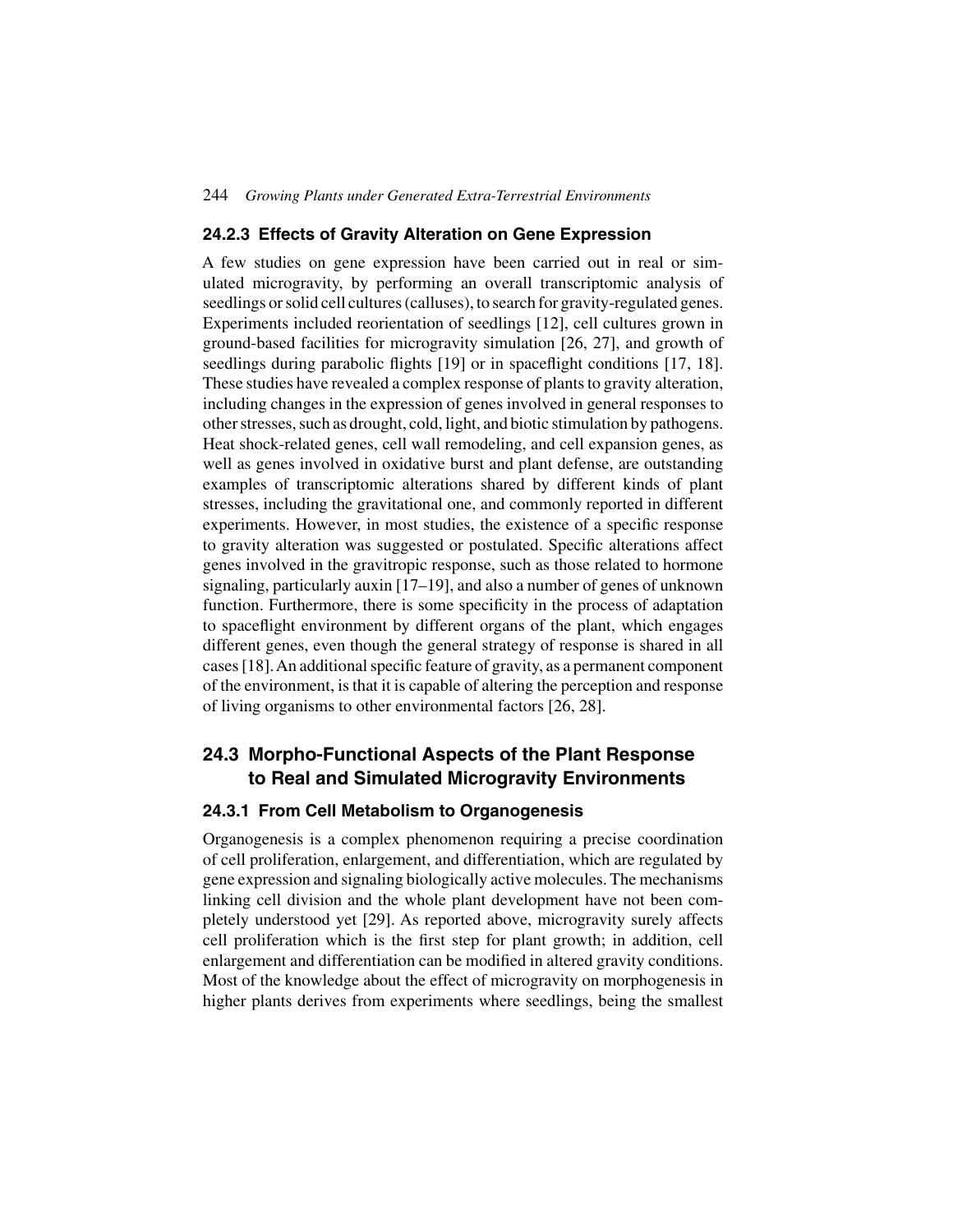yet complete form of a plant, have been used as models due to volume and time constraints. The whole plant life cycle has been investigated only in a few plant species characterized by small size, such as *Arabidopsis* spp. and *Brassica* spp. [2]. Indeed, vegetal systems characterized by reduced size better match with volume constraints in the experimental facilities in space and do not encounter bending problems during clinorotation. The interest in studying seedlings also derives from their high nutritional value which makes them suitable candidates to reintegrate the crew's diet with fresh food [30].

Morpho-anatomical changes detected in plants growing under real or simulated microgravity have been often considered primarily as the consequence of altered cytoskeleton organization, increased production of reactive oxygen species (ROS), and modifications in starch and phenylpropanoid metabolism. Cortical microtubule organization has been demonstrated to be affected by reduced or increased gravity levels in both gravisensing cells and in cells not specialized to gravity perception in isolated protoplasts, root, and other organs [31–33]. The alteration of spatial organization of cytoskeleton microtubules has influence on cell growth because it not only regulates the cytoplasm expansion, but also affects cellulose microfibrils orientation during cell wall development, which in turn controls protoplast expansion [34, 35]. Increased or decreased cell enlargement, sometimes ascribed to the accumulation of ethylene in the experiment containers during spaceflight, have been related to changes in seedling size [36]. The size of roots or hypocotyls was found to increase, decrease, or remain unchanged in seedlings of various species exposed to clinorotation or real microgravity (see, for example, [37, 38]). Relatively few studies have focused on leaf development in space also with contrasting results. Stutte et al. [39] showed that the minimal space-induced modifications in leaf structure (e.g., reduced thickness, more dense mesophyll, and altered chloroplast morphology accompanied by unchanged contents in starch, soluble sugars, and lignin) of *Triticum aestivum* did not cause any physiological changes. These authors suggested that severe alterations in the (ultra)structure of tissues and organelles, found in early spaceflight experiments, were caused by an inadequate environmental control in the experimental chambers.

#### **24.3.2 Indirect Effects of Altered Gravity to Photosynthesis**

The maintenance of high photosynthetic rate is needed to optimize  $O_2$ production and  $CO<sub>2</sub>$  removal in BLSS. Experiments conducted on dwarf wheat on the ISS showed that microgravity does not alter the development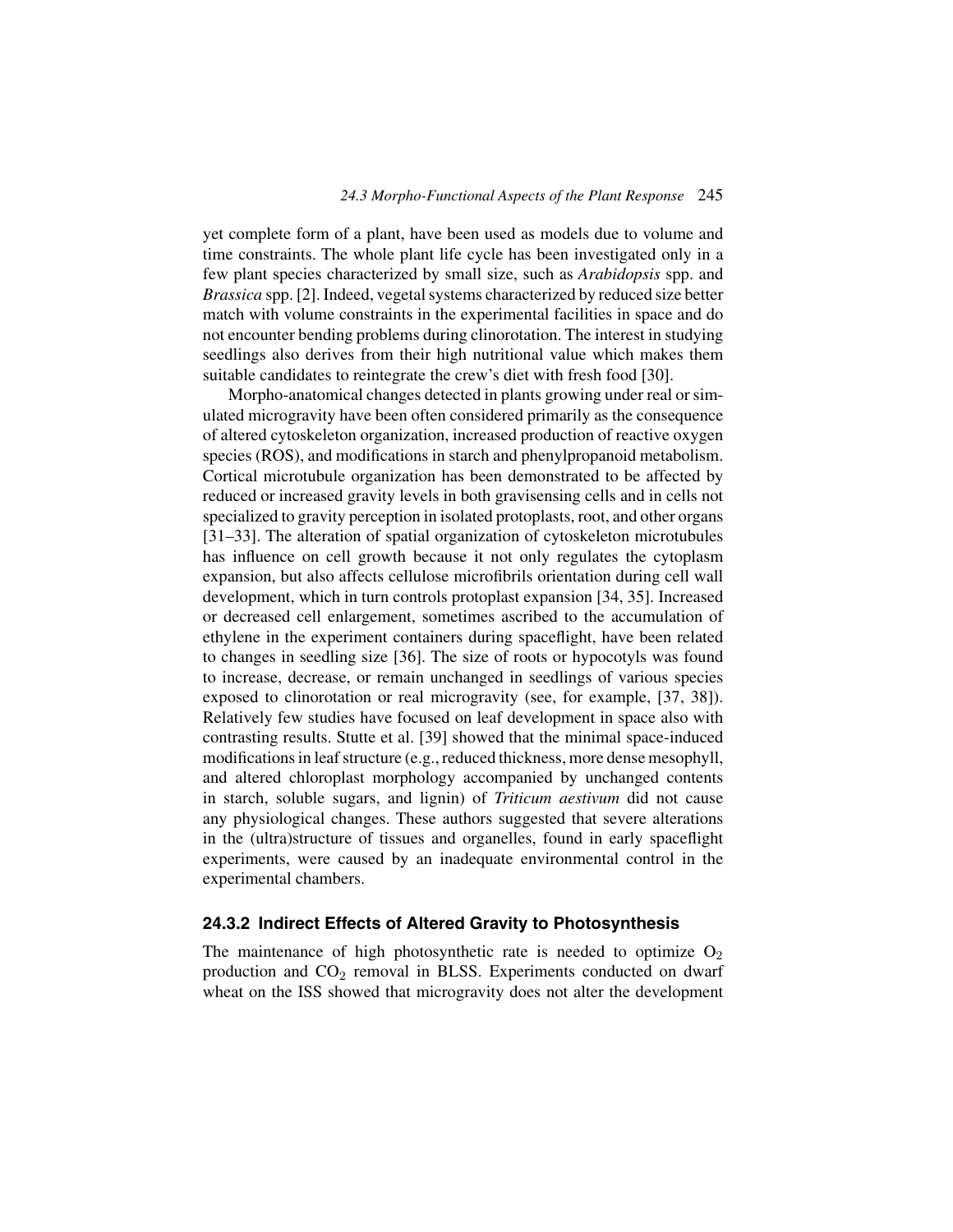of the photosynthetic apparatus and the efficiency of photosynthesis [39]. While no changes in chloroplasts membranes were found in flown*Arabidopsis thaliana*, changes in the thylakoid structure occurred in *T. aestivum* and*B. rapa* (reviewed in [31]). Moreover, a decrease in the electron transport rate of photosystem I (PSI), measured in *B. rapa* suggested the major susceptibility of the PSI in comparison with PSII. It has been recently highlighted that some of the structural and physiological changes of the photosynthetic apparatus in space should not be considered as the result of a direct effect of microgravity, but as the consequence of starch accumulation due to the delayed long-distance transport of photosynthetic metabolites [31, 40].

## **24.3.3 Constraints in the Achievement of the Seed-to-Seed Cycle in Altered Gravity**

The reproductive cycle is characterized by a succession of highly specific phases where mitosis and meiosis, as well as cell enlargement, follow one another in a few specialized cells. Whatever the factor affecting cell cycles and cell growth, it can also affect one or more reproductive phases, thus ultimately endangering seed set.

There is a common agreement that the reproductive failure claimed in the early experiments performed in space was triggered by inefficient environmental control in the growth chambers resulting in too high humidity, accumulation of ethylene, and insufficient carbon supply (reviewed in [2]). Problems in ventilation have been considered responsible for the interruption of the plant life cycle in different phases, such as the transition from vegetative to reproductive stage, microsporogenesis, female gametophyte formation, anther dehiscence, pollination, and embryo development. Recent advances in space-related technologies allowed better control of growth chambers, thus facilitating the completion of the *seed-to-seed* cycle in various model species [41, 42]. However, there is evidence that the quality of seeds produced in microgravity is not optimal: seeds of *B. rapa* formed in microgravity were characterized by smaller size and different composition of the reserves compared to controls, probably because microgravity affects the microenvironment inside the silique [42]. Finally, it cannot be disregarded that some reproductive phases are strictly controlled by the coordinate activity of intracellular components, particularly cytoskeleton, which is affected by microgravity. For example, pollen tube development in simulated microgravity is subjected to alterations which could reduce its capacity of fertilization [43]. To conclude, alterations in different reproductive phases, due to direct or indirect effects of microgravity, can either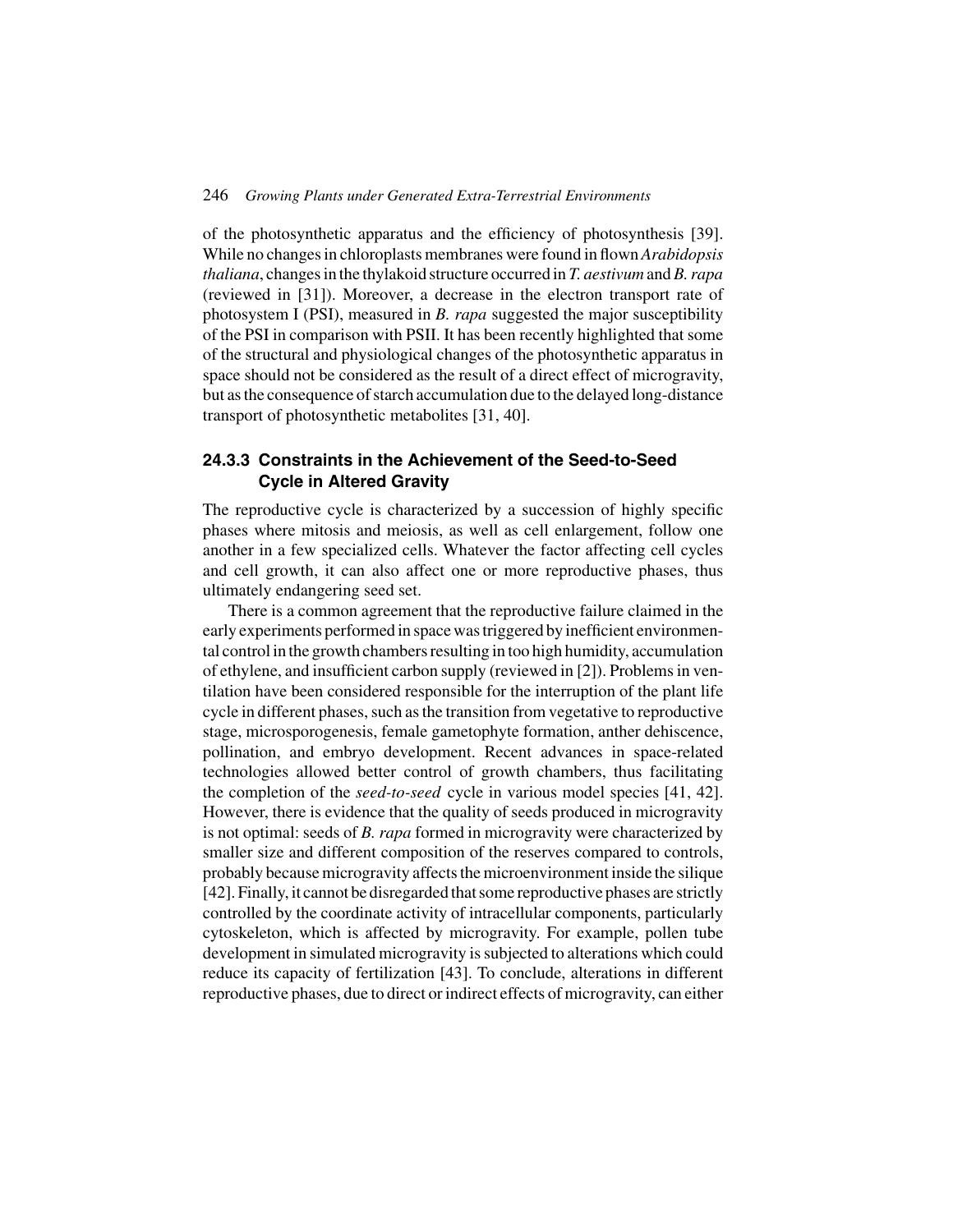completely interrupt the reproductive cycle or determine progressive lowering of the reproductive success.

## **24.4 Plant Response to Real or Ground-Generated Ionizing Radiation**

#### **24.4.1 Variability of Plant Response to Ionizing Radiation**

Space radiation represents a major barrier to human exploration of the solar system because of the biological effects of high-energy and charge (HZE) nuclei [44]. The degree of damage is associated with different radiation types. High-linear energy transfer (LET)-ionizing radiations (e.g., protons and heavy ions) have lower penetrating capability but are more dangerous than low-LET ones (e.g. X- and gamma-rays) for both plant and mammalian cells [45–47].

The current knowledge about the biological effects of radiation on photosynthetic organisms comes from experiments performed in long- and short-duration space missions. Additional sources of information derive from ground-based experiments conducted by means of accelerators testing different ions and energy ranges on diverse species. Despite the high variability in the results, which often makes data hardly comparable, a common view is that ionizing radiation can have stimulatory effects at very low doses, harmful consequences at middle levels, and detrimental outcomes at high doses on plant development [46]. The severity of the effects is dependent upon several factors including the species, cultivar, phenological phase, and genome organization [48].

## **24.4.2 Effects of Ionizing Radiation at Genetic, Structural, and Physiological Levels**

Radiation-induced alterations are generally ascribed to the interaction of the radiation itself with atoms and molecules, which causes the production of ROS [49].

At genomic level, the structural and functional changes in the DNA are responsible for most of the damage expressed after the exposure to ionizing radiations. The nature of DNA modifications is variable and includes singlebase alterations, base substitutions, base deletions, chromosomal aberrations, and epigenetic modifications. Generally, chronically irradiated samples show a higher genomic instability compared to acutely exposed samples [50].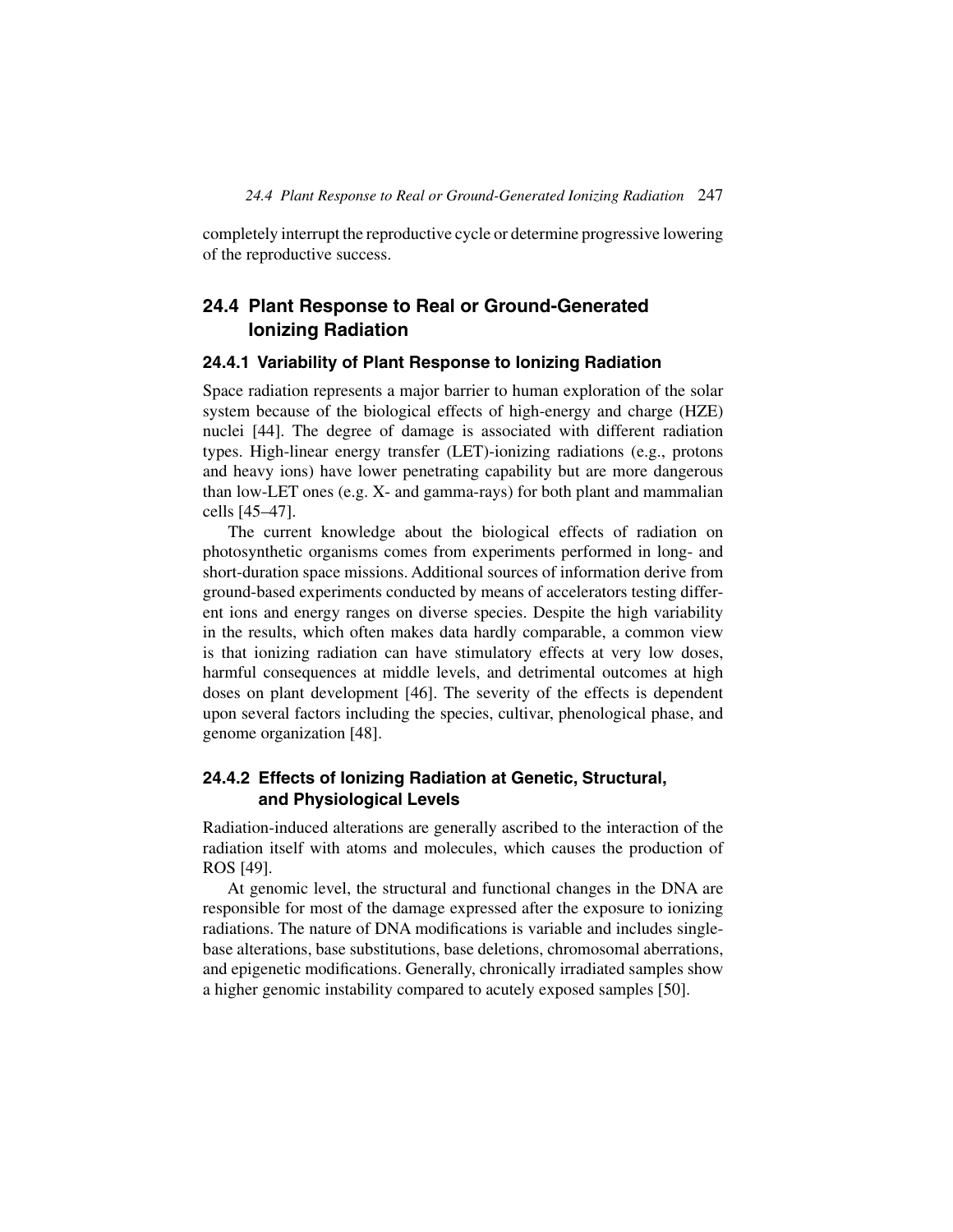Radiation-induced morpho-functional changes can be either the phenotypical expression of DNA aberrations or the consequence of the structural damage of tissues. The main alterations include reduced germination, lethality, loss of apical dominance, induction of dwarf growth, altered leaf anatomy, sterility, and accelerated senescence [46, 51]. The degradation of cell wall materials determines tissue softening, due to the dissolution of middle lamellae, and the increase in seed germination, ascribed to increased water absorption due to augmented porosity of seed teguments [52, 53].

Among processes regulating plant life, photosynthesis is one of the most sensitive to radiation. Several components of the photosynthetic machinery may be altered: light-harvesting complexes, electron transport carriers, and enzymes of the carbon reduction cycle [51, 54]. The severity of damage depends on dose; the loss of PSII functionality, and the generation of ROS throughout the cell are observed at very high doses.

The exposure to low doses of ionizing radiation may induce radioresistance [55]. Plants are very radioresistant compared to animals. At cellular level, radioresistance is achieved through the occurrence of mechanical and chemical barriers (e.g., specialized and thickened cell walls, cuticle, pubescence, and phenolic compounds), as well as by increasing the level of ploidy [45, 56, 57]. The chronic exposure to low doses of ionizing radiation also leads to significant differences in the expression of radical scavenging enzymes and DNA-repair genes as well as to an increase in the activity of several antioxidant enzymes in plant tissues [55].

## **24.5 Conclusions—Living in a BLSS in Space: An Attainable Challenge**

More than 50 years of experiments with higher plants in space suggest that almost all developmental and reproductive phases can be successfully overcome, ultimately leading to accomplish the *seed-to-seed* cycle for successive generations. However, possible perturbations can happen at various levels, from molecular to organism, thus lowering the efficiency of growth and reproduction processes. Such perturbations can be ascribed to the interaction between space factors and other environmental factors not acting at optimal levels.

The incessant development of new agro-technologies is promising for the development of BLSS with adequate environmental control to reduce the effect of multiple stressors on plant growth. Ground-based research aiming to the development of BLSS heads for soilless systems to minimize other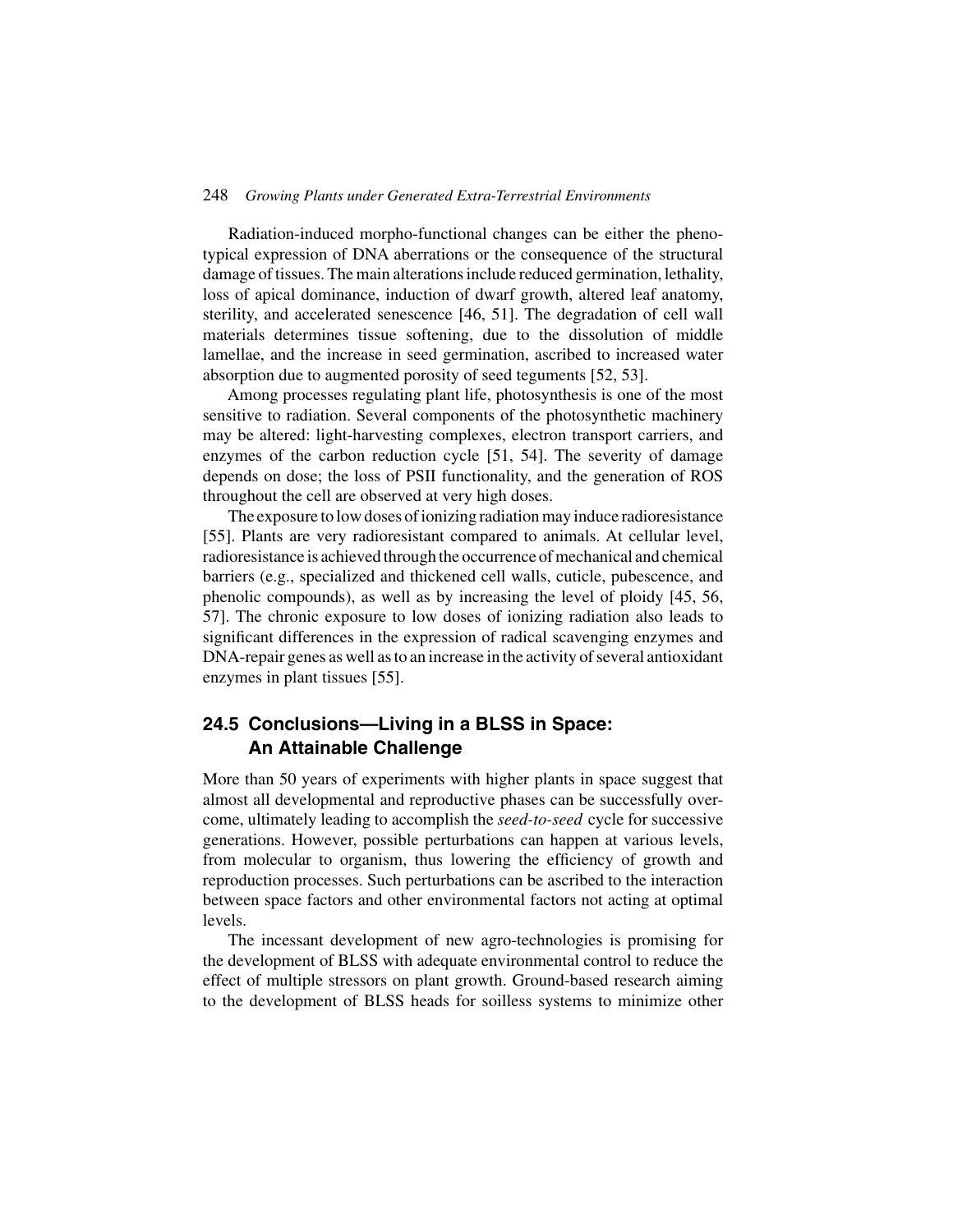potential stresses during plant cultivation [58]. However, in space, it is necessary to minimize the use of resources (e.g., lighting, electric power, water, and nutrients consumption). Consequently, a compromise needs to be reached to minimize external supply of resources, still without overcoming the threshold over which suboptimal levels of environmental factors may worsen the effects of microgravity and other space factors on plants. While new agrotechnologies progress, the ground-based research with facilities simulating weightlessness, ionizing radiation, and confined environments also needs to advance. Such studies are necessary to elucidate the plant's sensitivity to space factors in the sight of wider space experimentation.

### **References**

- [1] Sycheva, V.N., M.A. Levinskikha, S.A. Gostimskyb, G.E. Binghamc, and I.G. Podolskya. "Spaceflight Effects on Consecutive Generations of Peas Grown Onboard the Russian Segment of the International Space Station." *Acta Astronautica* 60 (2007): 426–432.
- [2] De Micco, V., S. De Pascale, R. Paradiso, and G. Aronne. "Microgravity Effects on Different Stages of Higher Plant Life Cycle and Completion of the Seed-to-Seed Cycle." *Plant Biology (Stuttg)* 16 Suppl 1 (2014): 31–38.
- [3] Herranz, R., R. Anken, J. Boonstra, M. Braun, P.C.M. Christianen, M.D. Geest, J. Hauslage, R. Hilbig, R.J.A. Hill, M. Lebert, F.J. Medina, N. Vagt, O. Ullrich, J.J.W.A. van Loon, and R. Hemmersbach. "Ground-Based Facilities for Simulation of Microgravity: Organism-Specific Recommendations for their Use, and Recommended Terminology." *Astrobiology* 13 (2013): 1–17.
- [4] Herranz, R., and F.J. Medina. "Cell Proliferation and Plant Development Under Novel Altered Gravity Environments." *Plant Biology* 16, Suppl. 1 (2014): 23–30.
- [5] Musgrave, M.E., A. Kuang, J. Allen, and J.J. van Loon. "Hypergravity Prevents seed Production in Arabidopsis by Disrupting Pollen Tube Growth." *Planta* 230, vol. 5 (2009): 863–870.
- [6] Soga, K. "Perception Mechanism of Gravistimuli in Gravity Resistance Responses of Plants." *Biolgical Sciences in Space* 18, vol. 3 (2004): 92–93.
- [7] Tamaoki, D., I. Karahara, T. Nishiuchi, T. Wakasugi, K. Yamada, and S. Kamisaka. "Effects of Hypergravity Stimulus on Global Gene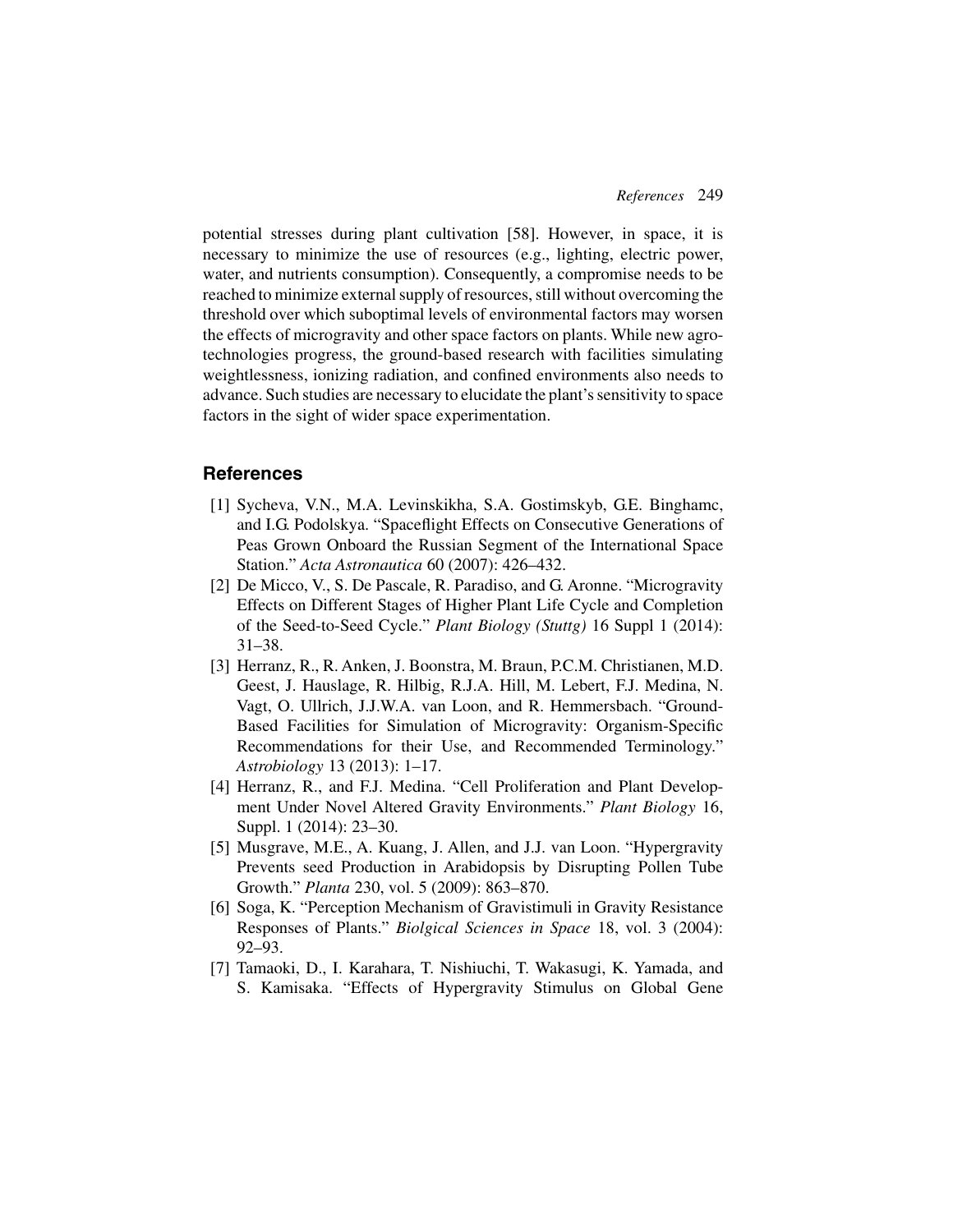Expression During Reproductive Growth in Arabidopsis." *Plant Biology (Stuttg)* 16, Suppl 1 (2014): 179–86.

- [8] Baldwin, K.L., A.K. Strohm, and P.H. Masson. "Gravity Sensing and Signal Transduction in Vascular Plant Primary Roots." *American Journal of Botany* 100, no. 1 (2013): 126–142.
- [9] Medina, F.J., and R. Herranz. "Microgravity Environment Uncouples Cell Growth and Cell Proliferation in Root Meristematic Cells: The Mediator Role of Auxin." *Plant Signaling & Behavior* 5, no. 2 (2010): 176–179.
- [10] Teale, W.D., I.A. Paponov, and K. Palme. "Auxin in Action: Signalling, Transport and the Control of Plant Growth and Development." *Nature Reviews Molecular Cell Biology* 7, no. 11 (2006): 847–859.
- [11] Friml J., J. Wisniewska, E. Benkova, K. Mendgen, and K. Palme. "Lateral Relocation of Auxin Efflux Regulator PIN3 Mediates Tropism in Arabidopsis." *Nature* 415, no. 6873 (2002): 806–809.
- [12] Moseyko, N., T. Zhu, H.S. Chang, X. Wang, and L.J. Feldman. "Transcription Profiling of the Early Gravitropic Response in Arabidopsis Using High-Density Oligonucleotide Probe Microarrays." *Plant Physiology* 130 (2002): 720–728.
- [13] Perbal, G., D. Driss-Ecole, J. Rutin, and G. Salle. "Graviperception of Lentil Roots Grown in Space (Spacelab D1 Mission)." *Physiologia Plantarum* 70 (1987): 119–126.
- [14] Perbal, G., and D. Driss-Ecole. "Contributions of Space Experiments to the Study of Gravitropism." *Journal of Plant Growth Regulation* 21 (2002): 156–165.
- [15] Kiss, J.Z., W.J. Katembe, and R.E. Edelmann. "Gravitropism and Development of Wild-Type and Starch-Deficient mutants of Arabidopsis During Spaceflight. *Physiologia Plantarum* 102 (1998): 493–502.
- [16] Ueda, J., K. Miyamoto, T. Yuda, T. Hoshino, S. Fujii, C. Mukai, S. Kamigaichi, S. Aizawa, I. Yoshizaki, T. Shimazu, and K. Fukui. "STS-95 Space Experiment for Plant Growth and Development, and Auxin Polar Transport." *Biological Sciences in Space* 14, no. 2 (2000): 47–57.
- [17] M.J. Correll, T.P. Pyle, K.D.L. Millar, Y. Sun, J. Yao, R.E. Edelmann, and J.Z. Kiss. "Transcriptome Analyses of Arabidopsis Thaliana Seedlings Grown in Space: Implications for Gravity-Responsive Genes. *Planta* (2013): 1–15.
- [18] Paul, A.-L., A. Zupanska, E. Schultz, and R. Ferl. "Organ-Specific Remodeling of the Arabidopsis Transcriptome in response to spaceflight." *BMC Plant Biology* 13, no. 1 (2013): 112.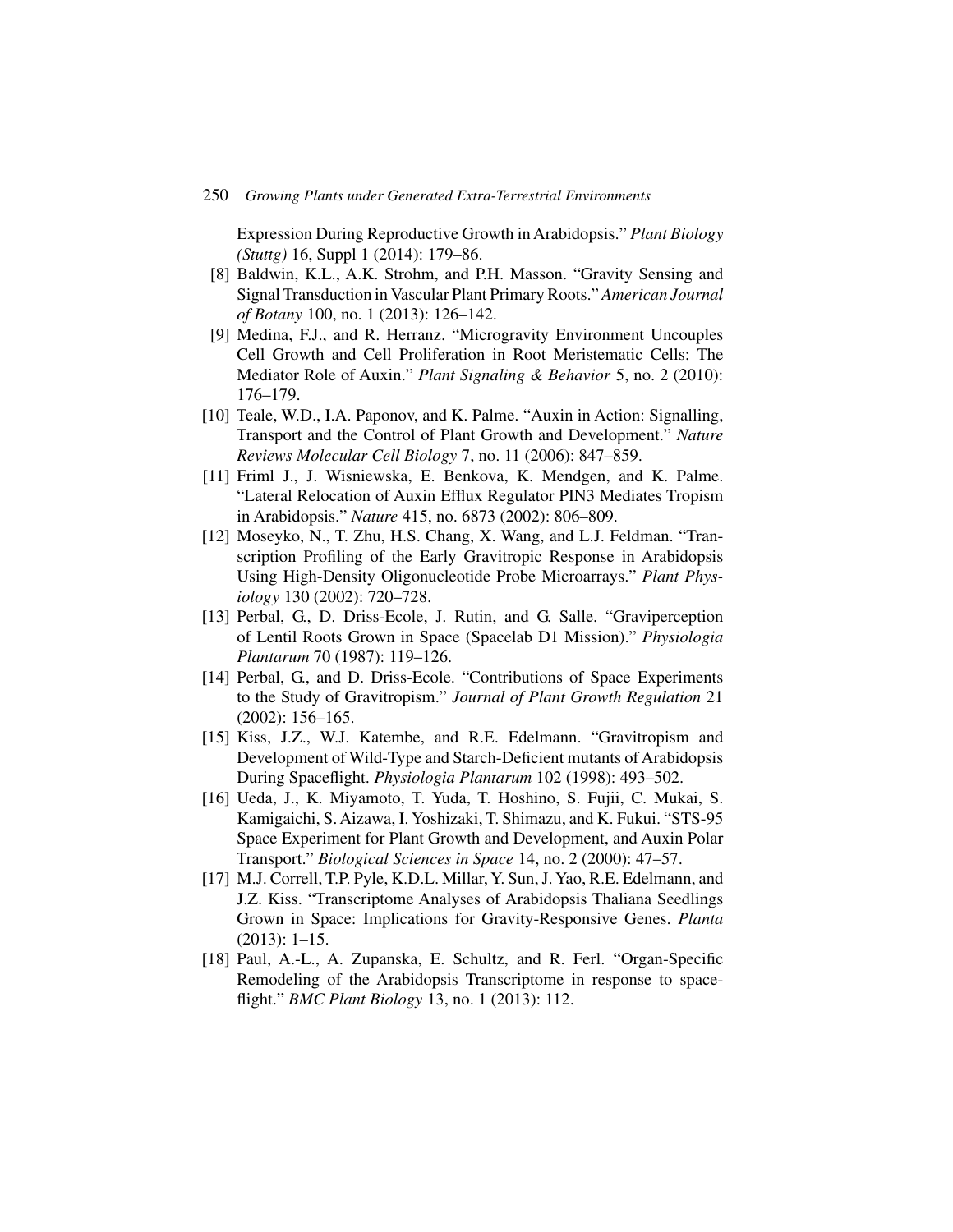- [19] Aubry-Hivet, D., H. Nziengui, K. Rapp, O. Oliveira, I.A. Paponov, Y. Li, J. Hauslage, N. Vagt, M. Braun, F.A. Ditengou, A. Dovzhenko, and K. Palme. "Analysis of Gene Expression During Parabolic Flights Reveals Distinct Early Gravity Responses in Arabidopsis roots." *Plant Biology* 16 (2014): 129–141.
- [20] Kraft, T.F.B., J.J.W.A. van Loon, and J.Z. Kiss. "Plastid Position in Arabidopsis Columella Cells is Similar in Microgravity and on a Random-Position Machine." *Planta* 211 (2000): 415–422.
- [21] Perrot-Rechenmann, C. "Cellular Responses to Auxin: Division Versus Expansion." *Cold Spring Harbor Perspectives in Biology* 2, no. 5 (2010): a001446.
- [22] Yu, F., D. Driss-École, J. Rembur, V. Legué, and G. Perbal. "Effect of Microgravity on the Cell Cycle in the Lentil Root." *Physiologia Plantarum* 105 (1999): 171–178.
- [23] Matía, I., F. González-Camacho, R. Herranz, J.Z. Kiss, G. Gasset, J.J.W.A. van Loon, R. Marco, and F.J. Medina. "Plant Cell Proliferation and Growth are Altered by Microgravity Conditions in Spaceflight." *Journal of Plant Physiology* 167 no. 3 (2010): 184–193.
- [24] Mizukami, Y. "A Matter of Size: Developmental Control of Organ Size in Plants." *Current Opinion in Plant Biology* 4, no. 6 (2001): 533–539.
- [25] Paul, A.-L., C. Amalfitano, and R. Ferl. "Plant Growth Strategies are Remodeled by Spaceflight. *BMC Plant Biology* 12, no. 1 (2012): 232.
- [26] Manzano,A., J. van Loon, P. Christianen, J. Gonzalez-Rubio, F.J. Medina, and R. Herranz. "Gravitational and Magnetic Field Variations Synergize to Cause Subtle Variations in the Global Transcriptional State of Arabidopsis In Vitro Callus Cultures." *BMC Genomics* 13, no. 1 (2012): 105.
- [27] Martzivanou, M., M. Babbick, M. Cogoli-Greuter, and R. Hampp. "Microgravity-Related Changes in Gene Expression After Short-Term Exposure of Arabidopsis Thaliana Cell Cultures." *Protoplasma* 229, no. 2–4 (2006): 155–162.
- [28] Millar, K.D.L., P. Kumar, M.J. Correll, J.L. Mullen, R.P. Hangarter, R.E. Edelmann, and J.Z. Kiss. "A Novel Phototropic Response to Red Light is Revealed in Microgravity." *New Phytologist* 186, no. 3 (2010): 648–656.
- [29] Machida, Y., H. Fukaki, and T. Araki. "Plant Meristems and Organogenesis: The New Era of Plant Developmental Research." *Plant Cell Physiol* 54, no. 3 (2013): 295–301.
- [30] De Micco, V., G. Aronne, G. Colla, R. Fortezza, and S. De Pascale. "Agro-Biology for Bio-Regenerative Life Support Systems in Long-Term Space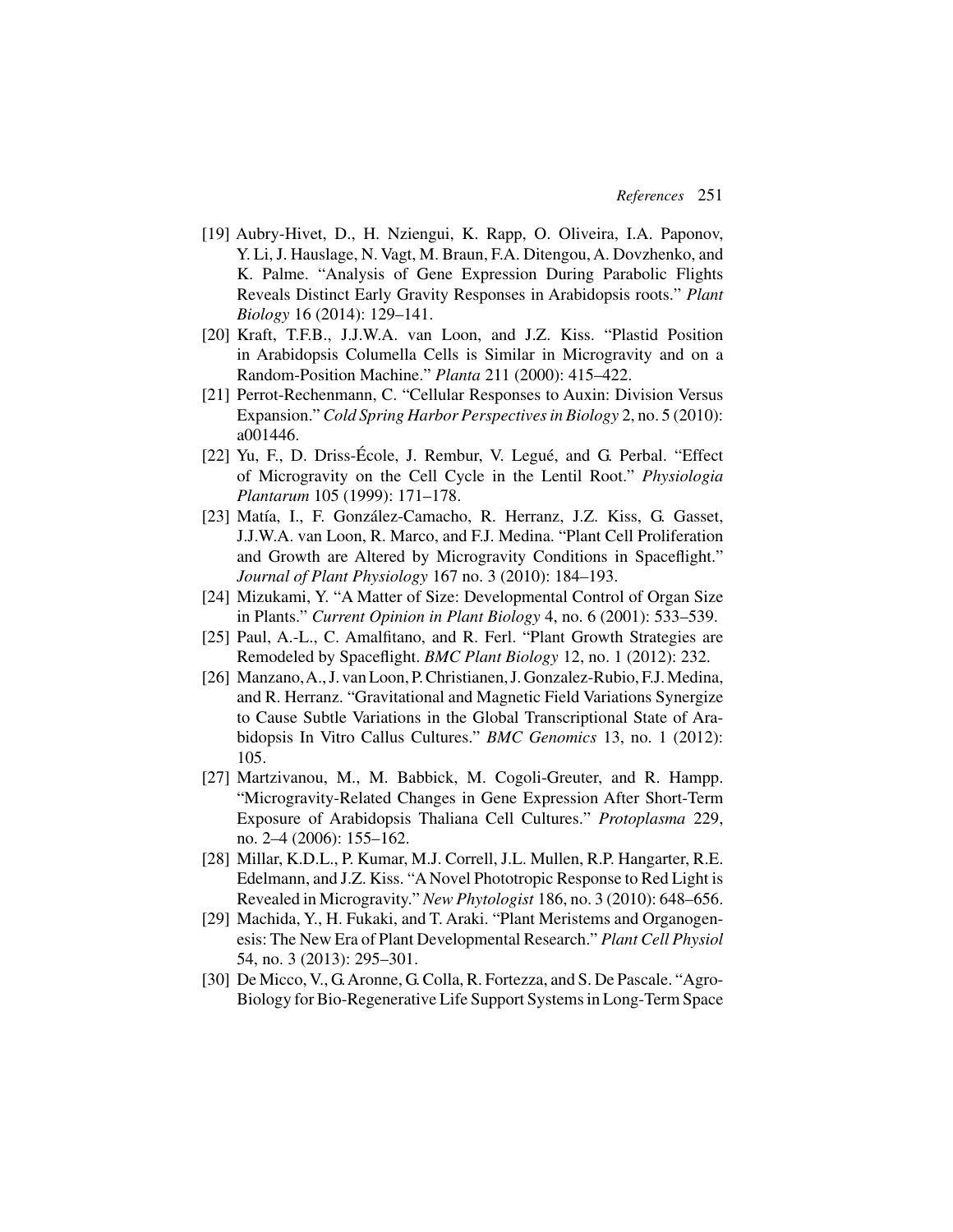Missions: General Constraints and the Italian efforts." *Journal of Plant Interactions* 4, no. 4 (2009): 241–252.

- [31] Kordyum, E.L. "Plant Cell Gravisensitivity and Adaptation to Microgravity." *Plant Biology (Stuttg)* 16, Suppl 1 (2014): 79–90.
- [32] Sieberer, B.J., H. Kieft, T. Franssen-Verheijen, A.M. Emons, J.W. Vos. "Cell proliferation, cell shape, and microtubule and cellulose microfibril organization of tobacco BY-2 cells are not altered by exposure to near weightlessness in space." *Planta* 230, no. 6 (2009): 1129–1140.
- [33] Skagen, E.B., and T.H. Iversen. "Simulated Weightlessness and Hyper-g Results in Opposite Effects on the Regeneration of the Cortical Microtubule Array in Protoplasts from Brassica Napus Hypocotyls." *Physiol Plant* 106, no. 3 (1999): 318–325.
- [34] De Micco, V., and G. Aronne. "Biometric Anatomy of Seedlings Developed Onboard of Foton-M2 in anAutomatic System Supporting Growth." *Acta Astronautica* 62 (2008): 505–513.
- [35] Shevchenko, G.V., I.M. Kalinina, and E.L. Kordyum. "Interaction Between Microtubules and Microfilaments in the Elongation Zone in Arabidopsis Root Under Clinorotation." *Advances in Space Research* 39 (2007): 1171–1175.
- [36] Kiss, J.Z., W.J. Katembe, and R.E. Edelmann. "Gravitropism and Development of Wild-Type and Starch-Deficient Mutants of Arabidopsis During Spaceflight." *Physiol Plant* 102, no. 4 (1998): 493–502.
- [37] Levine, L.H., H.G. Levine, E.C. Stryjewski, V. Prima, and W.C. Piastuch. "Effect of Spaceflight on Isoflavonoid Accumulation in Etiolated Soybean Seedlings." *Journal of Gravitational Physiology* 8, no. 2 (2001): 21–27.
- [38] Perbal, G. "The Role of Gravity in Plant Development." In *A world without gravity*, B. Fitton and B. Battrick edited by. Vol. SP-1251. European Space Agency pp. 121–136, 2001.
- [39] Stutte, G.W., O. Monje, G.D. Goins, and B.C. Tripathy. Microgravity Effects on Thylakoid, Single Leaf, and Whole Canopy Photosynthesis of Dwarf Wheat. *Planta* 223, no. 1 (2005): 46–56.
- [40] Kochubey, S.M., N.I. Adamchuk, E.I. Kordyum, and J.A. Guikema. "Microgravity Affects the Photosynthetic Apparatus of Brassica rapa." *Plant Biosystems* 138 (2004): 1–9.
- [41] Link, B.M., S.J. Durst, W. Zhou, and B. Stankovic. "Seed-to-Seed Growth of Arabidopsis Thaliana on the International Space Station Space Life Sciences: Gravity-Related Processes in Plants." *Advances in Space Research* 31 (2003): 2237–2243.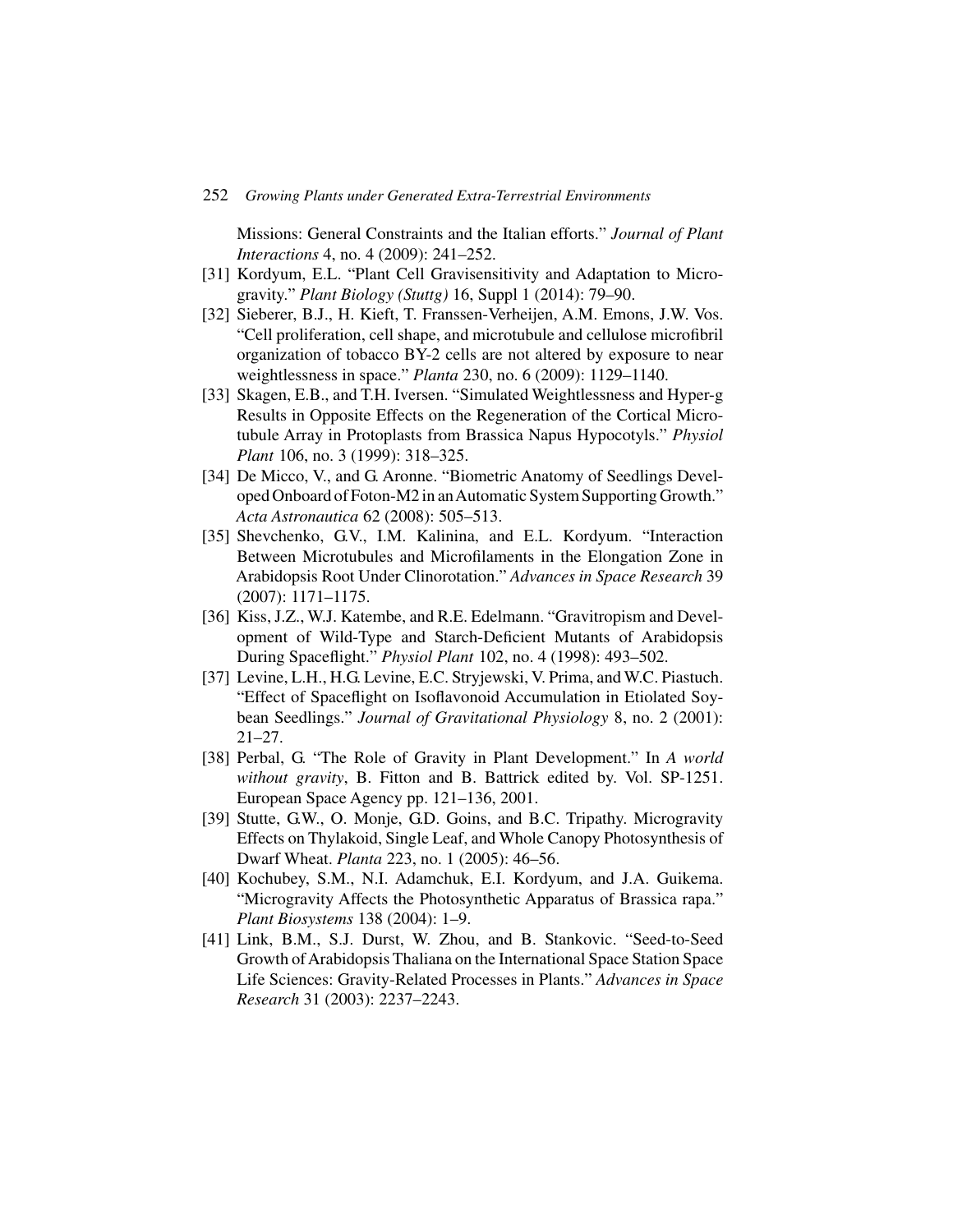- [42] Musgrave, M.E., A. Kuang, Y. Xiao, S.C. Stout, G.E. Bingham, L.G. Briarty, M.A. Levenskikh, V.N. Sychev, and I.G. Podolski. Gravity Independence of Seed-to-Seed Cycling in Brassica rapa. *Planta* 210, no. 3 (2000): 400–406.
- [43] De Micco, V., M. Scala, and G. Aronne. "Effects of Simulated Microgravity on Male Gametophyte of Prunus, Pyrus, and Brassica Species." *Protoplasma* 228, no. 1-3 (2006): 121–126.
- [44] Cucinotta, F.A., M.H. Kim, L.J. Chappell, and J.L. Huff. "How Safe is Safe Enough? Radiation Risk for a Human Mission to Mars." *PLoS One* 8, no. 10 (2013): e74988.
- [45] Arena, C., V. De Micco, E. Macaeva, and R. Quintens. "Space Radiation Effects on Plant and Mammalian Cells." *Acta Astronautica* 104 (2014): 419–431.
- [46] De Micco, V., C. Arena, D. Pignalosa, and M. Durante. "Effects of Sparsely and Densely Ionizing Radiation on Plants." *Radiation and Environmental Biophysics* 50, no. 1 (2011): 1–19.
- [47] Wei, L.J., Q. Yang, H.M. Xia, Y. Furusawa, S.H. Guan, P. Xin, and Y.Q. Sun. "Analysis of Cytogenetic Damage in Rice Seeds Induced by Energetic Heavy Ions On-Ground and After Spaceflight." *The Journal of Radiation Research* 47, no. 3-4 (2006): 273–278.
- [48] Holst, R.W., and D.J. Nagel. "Radiation effects on plants." In *Plants for Environmental Studies*. Boca Raton, FL: Lewis Publishers, 1997.
- [49] Wi, S.G., B.Y. Chung, J.S. Kim, J.H. Kim, M.H. Baek, J.W. Lee, and Y.S. Kim. "Effect of Gamma Irradiation on Morphological Changes and Biological Responses in Plants." *Micron* 38 (2007): 553–564.
- [50] Tanaka, A., N. Shikazono, and Y. Hase. "Studies on Biological Effects of Ion Beams on Lethality, Molecular Nature of Mutation, Mutation Rate, and Spectrum of Mutation Phenotype for Mutation Breeding in Higher Plants." *The Journal of Radiation Research* 51, no. 3 (2010): 223–233.
- [51] Arena, C., V. De Micco, and A. De Maio. "Growth Alteration and Leaf Biochemical Responses in Phaseolus Vulgaris Exposed to Different Doses of Ionising Radiation." *Plant Biol (Stuttg)* 16, Suppl 1 (2014): 194–202.
- [52] Hammond, E.C., K. Bridgers, and F.D. Berry. "Germination, Growth Rates, and Electron Microscope Analysis of Tomato Seeds Flown on the LDEF." *Radiation Measurements* 26 (1996): 851–861.
- [53] Kovács, E., G. Ball, and A. Nessinger. "The Effect of Irradiation on Sweet Cherries." *Acta Alimentaria* 24 (1995): 331–343.